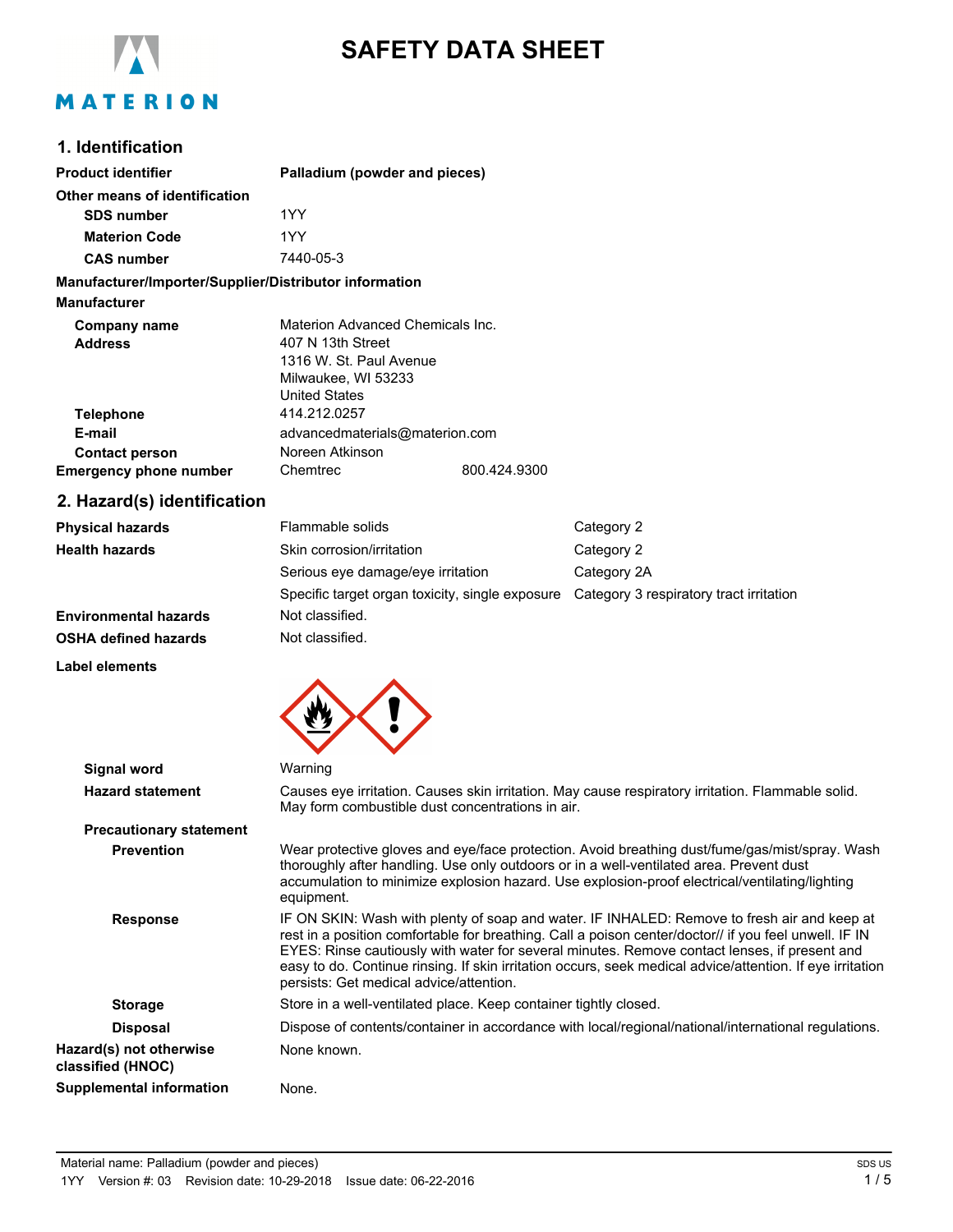# **3. Composition/information on ingredients**

| <b>Substances</b>                                                         |                                                                                                                                                                                                                                                                                                                                                                                                        |                   |      |  |
|---------------------------------------------------------------------------|--------------------------------------------------------------------------------------------------------------------------------------------------------------------------------------------------------------------------------------------------------------------------------------------------------------------------------------------------------------------------------------------------------|-------------------|------|--|
| <b>Chemical name</b>                                                      | <b>Common name and synonyms</b>                                                                                                                                                                                                                                                                                                                                                                        | <b>CAS number</b> | $\%$ |  |
| Palladium (powder and pieces)                                             |                                                                                                                                                                                                                                                                                                                                                                                                        | 7440-05-3         | 100  |  |
|                                                                           | *Designates that a specific chemical identity and/or percentage of composition has been withheld as a trade secret.                                                                                                                                                                                                                                                                                    |                   |      |  |
| 4. First-aid measures                                                     |                                                                                                                                                                                                                                                                                                                                                                                                        |                   |      |  |
| <b>Inhalation</b>                                                         | Move into fresh air and keep at rest. If breathing stops, provide artificial respiration. Consult a<br>physician for specific advice.                                                                                                                                                                                                                                                                  |                   |      |  |
| <b>Skin contact</b>                                                       | Wash off with soap and water. If skin irritation occurs, get medical advice/attention.                                                                                                                                                                                                                                                                                                                 |                   |      |  |
| Eye contact                                                               | Rinse thoroughly with plenty of water for at least 15 minutes and consult a physician.                                                                                                                                                                                                                                                                                                                 |                   |      |  |
| Ingestion                                                                 | Do not induce vomiting. Never give anything by mouth to an unconscious person. Rinse mouth.<br>Get medical advice/attention if you feel unwell.                                                                                                                                                                                                                                                        |                   |      |  |
| <b>Most important</b><br>symptoms/effects, acute and<br>delayed           | Not available.                                                                                                                                                                                                                                                                                                                                                                                         |                   |      |  |
| <b>General information</b>                                                | If you feel unwell, seek medical advice (show the label where possible). Show this safety data<br>sheet to the doctor in attendance.                                                                                                                                                                                                                                                                   |                   |      |  |
| 5. Fire-fighting measures                                                 |                                                                                                                                                                                                                                                                                                                                                                                                        |                   |      |  |
| Suitable extinguishing media                                              | Water fog. Foam. Dry chemical powder. Carbon dioxide (CO2).                                                                                                                                                                                                                                                                                                                                            |                   |      |  |
| Unsuitable extinguishing<br>media                                         | Do not use water jet as an extinguisher, as this will spread the fire.                                                                                                                                                                                                                                                                                                                                 |                   |      |  |
| Specific hazards arising from<br>the chemical                             | During fire, gases hazardous to health may be formed.                                                                                                                                                                                                                                                                                                                                                  |                   |      |  |
| Special protective equipment<br>and precautions for firefighters          | Self-contained breathing apparatus and full protective clothing must be worn in case of fire.                                                                                                                                                                                                                                                                                                          |                   |      |  |
| <b>Fire fighting</b><br>equipment/instructions                            | Move containers from fire area if you can do so without risk.                                                                                                                                                                                                                                                                                                                                          |                   |      |  |
| <b>Specific methods</b>                                                   | Use standard firefighting procedures and consider the hazards of other involved materials.                                                                                                                                                                                                                                                                                                             |                   |      |  |
| <b>General fire hazards</b>                                               | May form combustible dust concentrations in air.                                                                                                                                                                                                                                                                                                                                                       |                   |      |  |
| 6. Accidental release measures                                            |                                                                                                                                                                                                                                                                                                                                                                                                        |                   |      |  |
| Personal precautions,<br>protective equipment and<br>emergency procedures | Keep unnecessary personnel away. For personal protection, see section 8 of the SDS.                                                                                                                                                                                                                                                                                                                    |                   |      |  |
| <b>Methods and materials for</b><br>containment and cleaning up           | Stop the flow of material, if this is without risk. Following product recovery, flush area with water.<br>For waste disposal, see section 13 of the SDS.                                                                                                                                                                                                                                               |                   |      |  |
| <b>Environmental precautions</b>                                          | Avoid discharge into drains, water courses or onto the ground.                                                                                                                                                                                                                                                                                                                                         |                   |      |  |
| 7. Handling and storage                                                   |                                                                                                                                                                                                                                                                                                                                                                                                        |                   |      |  |
| Precautions for safe handling                                             | Observe good industrial hygiene practices.                                                                                                                                                                                                                                                                                                                                                             |                   |      |  |
| Conditions for safe storage,<br>including any incompatibilities           | Store in original tightly closed container. Store away from incompatible materials (see Section 10<br>of the SDS).                                                                                                                                                                                                                                                                                     |                   |      |  |
| 8. Exposure controls/personal protection                                  |                                                                                                                                                                                                                                                                                                                                                                                                        |                   |      |  |
| <b>Occupational exposure limits</b>                                       | No exposure limits noted for ingredient(s).                                                                                                                                                                                                                                                                                                                                                            |                   |      |  |
| <b>Biological limit values</b>                                            | No biological exposure limits noted for the ingredient(s).                                                                                                                                                                                                                                                                                                                                             |                   |      |  |
| Appropriate engineering<br>controls                                       | Good general ventilation (typically 10 air changes per hour) should be used. Ventilation rates<br>should be matched to conditions. If applicable, use process enclosures, local exhaust ventilation,<br>or other engineering controls to maintain airborne levels below recommended exposure limits. If<br>exposure limits have not been established, maintain airborne levels to an acceptable level. |                   |      |  |
| <b>Control parameters</b>                                                 | Follow standard monitoring procedures.                                                                                                                                                                                                                                                                                                                                                                 |                   |      |  |
| <b>Eye/face protection</b>                                                | Individual protection measures, such as personal protective equipment<br>Wear safety glasses with side shields (or goggles).                                                                                                                                                                                                                                                                           |                   |      |  |
| <b>Skin protection</b>                                                    |                                                                                                                                                                                                                                                                                                                                                                                                        |                   |      |  |

# **Hand protection** Wear appropriate chemical resistant gloves.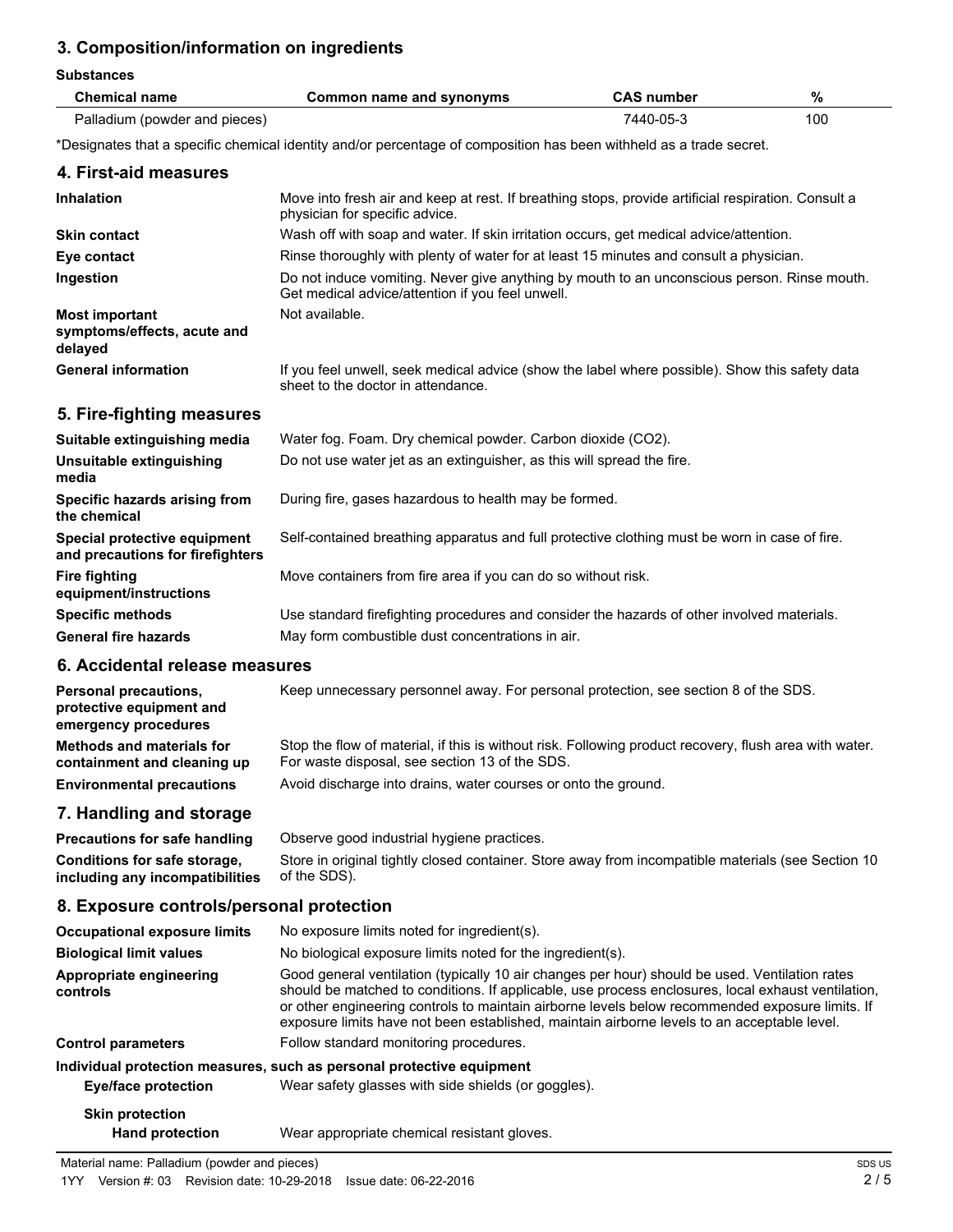| Other                             | Wear suitable protective clothing.                                                                                                         |
|-----------------------------------|--------------------------------------------------------------------------------------------------------------------------------------------|
| <b>Respiratory protection</b>     | In case of insufficient ventilation, wear suitable respiratory equipment.                                                                  |
| <b>Thermal hazards</b>            | Wear appropriate thermal protective clothing, when necessary.                                                                              |
| General hygiene<br>considerations | Always observe good personal hygiene measures, such as washing after handling the material<br>and before eating, drinking, and/or smoking. |

# **9. Physical and chemical properties**

|  |  |  | Appearance |  |
|--|--|--|------------|--|

| Appearance                                        |                          |
|---------------------------------------------------|--------------------------|
| <b>Physical state</b>                             | Solid.                   |
| Form                                              | Solid.                   |
| Color                                             | Not available.           |
| Odor                                              | Not available.           |
| <b>Odor threshold</b>                             | Not available.           |
| pH                                                | Not available.           |
| Melting point/freezing point                      | 2830.82 °F (1554.9 °C)   |
| Initial boiling point and boiling<br>range        | 5365.4 °F (2963 °C)      |
| <b>Flash point</b>                                | Not available.           |
| <b>Evaporation rate</b>                           | Not available.           |
| Flammability (solid, gas)                         | Not available.           |
| Upper/lower flammability or explosive limits      |                          |
| <b>Flammability limit - lower</b><br>(%)          | Not available.           |
| <b>Flammability limit - upper</b><br>(%)          | Not available.           |
| Explosive limit - lower (%)                       | Not available.           |
| Explosive limit - upper (%)                       | Not available.           |
| Vapor pressure                                    | < 0.0000001 kPa at 25 °C |
| <b>Vapor density</b>                              | Not available.           |
| <b>Relative density</b>                           | Not available.           |
| Solubility(ies)                                   |                          |
| Solubility (water)                                | Not available.           |
| <b>Partition coefficient</b><br>(n-octanol/water) | Not available.           |
| <b>Auto-ignition temperature</b>                  | Not available.           |
| <b>Decomposition temperature</b>                  | Not available.           |
| <b>Viscosity</b>                                  | Not available.           |
| <b>Other information</b>                          |                          |
| <b>Density</b>                                    | 12.02 g/cm3              |
| <b>Explosive properties</b>                       | Not explosive.           |
| <b>Molecular formula</b>                          | Pd                       |
| Molecular weight                                  | 106.4 g/mol              |
| <b>Oxidizing properties</b>                       | Not oxidizing.           |
| <b>Specific gravity</b>                           | 12.02                    |
| 10. Stability and reactivity                      |                          |
|                                                   |                          |

| <b>Reactivity</b>                            | The product is stable and non-reactive under normal conditions of use, storage and transport. |
|----------------------------------------------|-----------------------------------------------------------------------------------------------|
| <b>Chemical stability</b>                    | Material is stable under normal conditions.                                                   |
| <b>Possibility of hazardous</b><br>reactions | No dangerous reaction known under conditions of normal use.                                   |
| <b>Conditions to avoid</b>                   | Contact with incompatible materials.                                                          |
| Incompatible materials                       | Strong oxidizing agents.                                                                      |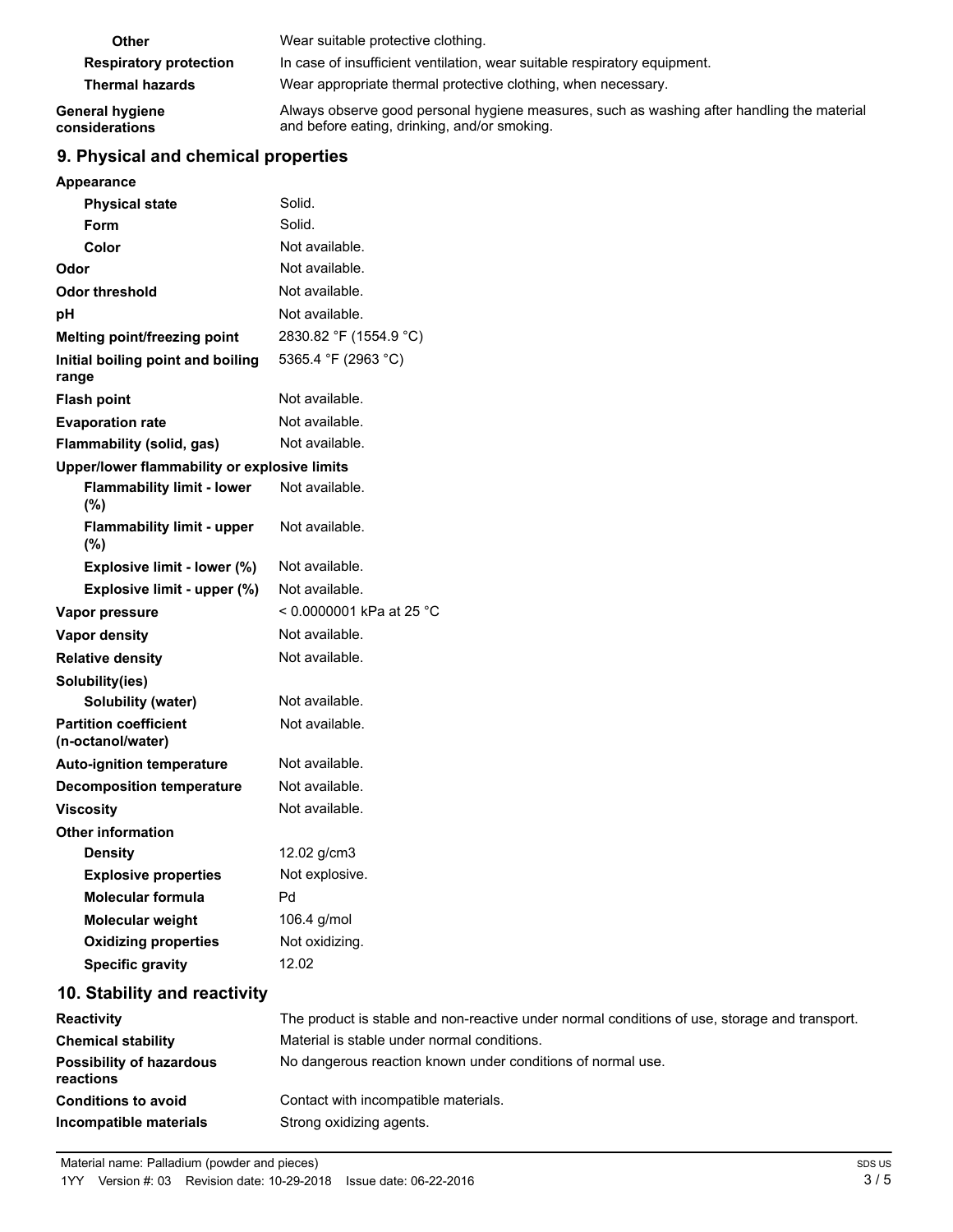# **11. Toxicological information**

#### **Information on likely routes of exposure**

| <b>Inhalation</b>                                                                  | No adverse effects due to inhalation are expected.                                                                                                                                                    |
|------------------------------------------------------------------------------------|-------------------------------------------------------------------------------------------------------------------------------------------------------------------------------------------------------|
| <b>Skin contact</b>                                                                | No adverse effects due to skin contact are expected.                                                                                                                                                  |
| Eye contact                                                                        | Direct contact with eyes may cause temporary irritation.                                                                                                                                              |
| Ingestion                                                                          | Expected to be a low ingestion hazard.                                                                                                                                                                |
| Symptoms related to the<br>physical, chemical and<br>toxicological characteristics | Direct contact with eyes may cause temporary irritation.                                                                                                                                              |
| Information on toxicological effects                                               |                                                                                                                                                                                                       |
| <b>Acute toxicity</b>                                                              | Not available.                                                                                                                                                                                        |
| <b>Skin corrosion/irritation</b>                                                   | Prolonged skin contact may cause temporary irritation.                                                                                                                                                |
| Serious eye damage/eye<br>irritation                                               | Direct contact with eyes may cause temporary irritation.                                                                                                                                              |
| <b>Respiratory or skin sensitization</b>                                           |                                                                                                                                                                                                       |
| <b>Respiratory sensitization</b>                                                   | Not a respiratory sensitizer.                                                                                                                                                                         |
| <b>Skin sensitization</b>                                                          | This product is not expected to cause skin sensitization.                                                                                                                                             |
| <b>Germ cell mutagenicity</b>                                                      | No data available to indicate product or any components present at greater than 0.1% are<br>mutagenic or genotoxic.                                                                                   |
| Carcinogenicity                                                                    | Not classifiable as to carcinogenicity to humans.                                                                                                                                                     |
| Not listed.<br>Not regulated.<br>Not listed.                                       | <b>IARC Monographs. Overall Evaluation of Carcinogenicity</b><br>OSHA Specifically Regulated Substances (29 CFR 1910.1001-1050)<br>US. National Toxicology Program (NTP) Report on Carcinogens        |
| <b>Reproductive toxicity</b>                                                       | This product is not expected to cause reproductive or developmental effects.                                                                                                                          |
| Specific target organ toxicity -<br>single exposure                                | Not classified.                                                                                                                                                                                       |
| Specific target organ toxicity -<br>repeated exposure                              | Not classified.                                                                                                                                                                                       |
| <b>Aspiration hazard</b>                                                           | Not an aspiration hazard.                                                                                                                                                                             |
| 12. Ecological information                                                         |                                                                                                                                                                                                       |
| <b>Ecotoxicity</b>                                                                 | The product is not classified as environmentally hazardous. However, this does not exclude the<br>possibility that large or frequent spills can have a harmful or damaging effect on the environment. |
| <b>Persistence and degradability</b>                                               | No data is available on the degradability of this product.                                                                                                                                            |
| <b>Bioaccumulative potential</b>                                                   | No data available.                                                                                                                                                                                    |
| <b>Mobility in soil</b>                                                            | No data available.                                                                                                                                                                                    |
| Other adverse effects                                                              | No other adverse environmental effects (e.g. ozone depletion, photochemical ozone creation<br>potential, endocrine disruption, global warming potential) are expected from this component.            |
|                                                                                    |                                                                                                                                                                                                       |

### **13. Disposal considerations**

| <b>Disposal instructions</b>             | Collect and reclaim or dispose in sealed containers at licensed waste disposal site.                                                                                                                                   |
|------------------------------------------|------------------------------------------------------------------------------------------------------------------------------------------------------------------------------------------------------------------------|
| <b>Local disposal regulations</b>        | Dispose in accordance with all applicable regulations.                                                                                                                                                                 |
| Hazardous waste code                     | The waste code should be assigned in discussion between the user, the producer and the waste<br>disposal company.                                                                                                      |
| Waste from residues / unused<br>products | Dispose of in accordance with local regulations. Empty containers or liners may retain some<br>product residues. This material and its container must be disposed of in a safe manner (see:<br>Disposal instructions). |
| Contaminated packaging                   | Since emptied containers may retain product residue, follow label warnings even after container is<br>emptied. Empty containers should be taken to an approved waste handling site for recycling or<br>disposal.       |